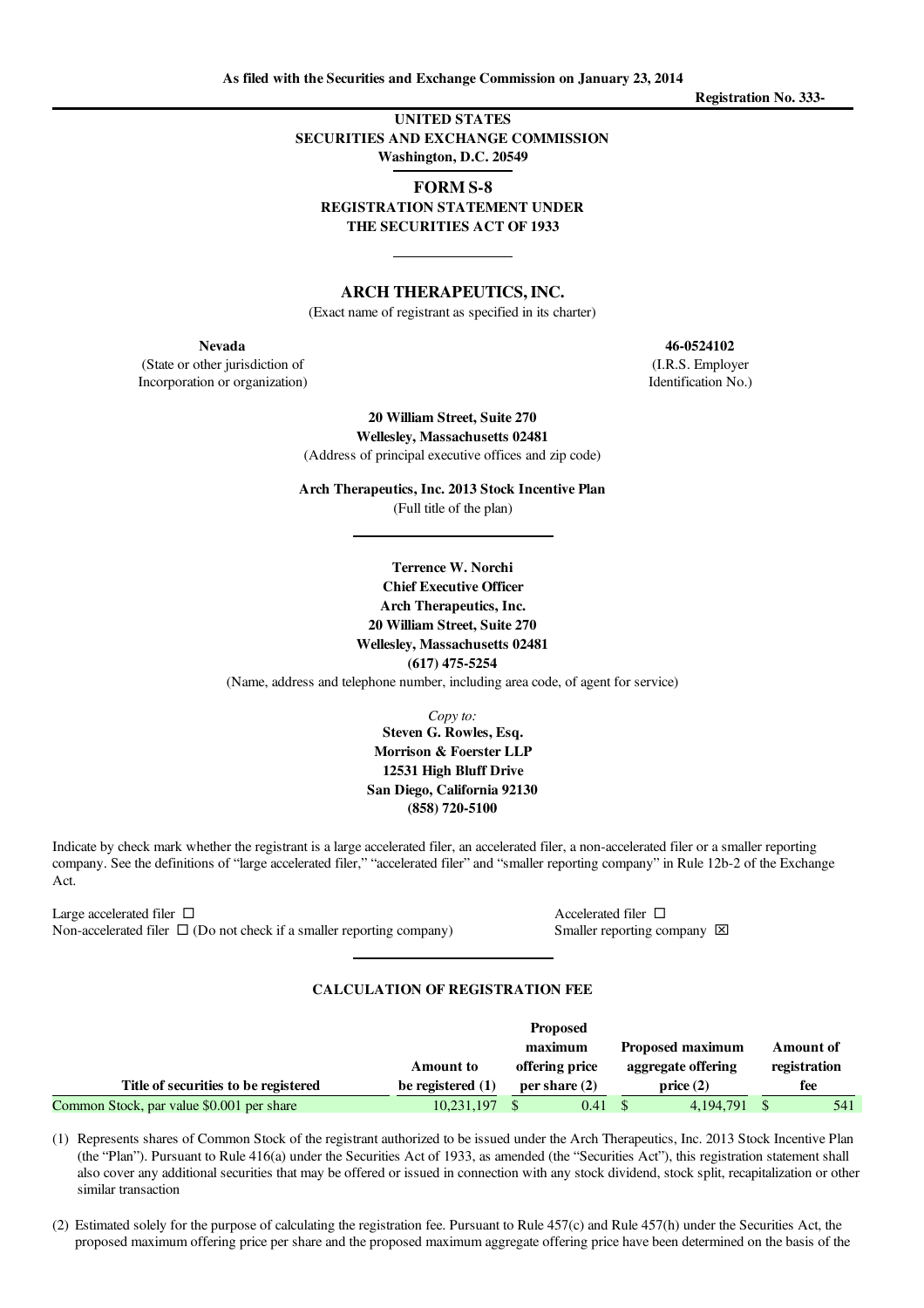proposed maximum offering price per share and the proposed maximum aggregate offering price have been determined on the basis of the average of the high and low prices of the registrant's common stock reported on the OTCQB tier of the OTC Marketplace on January 21, 2014.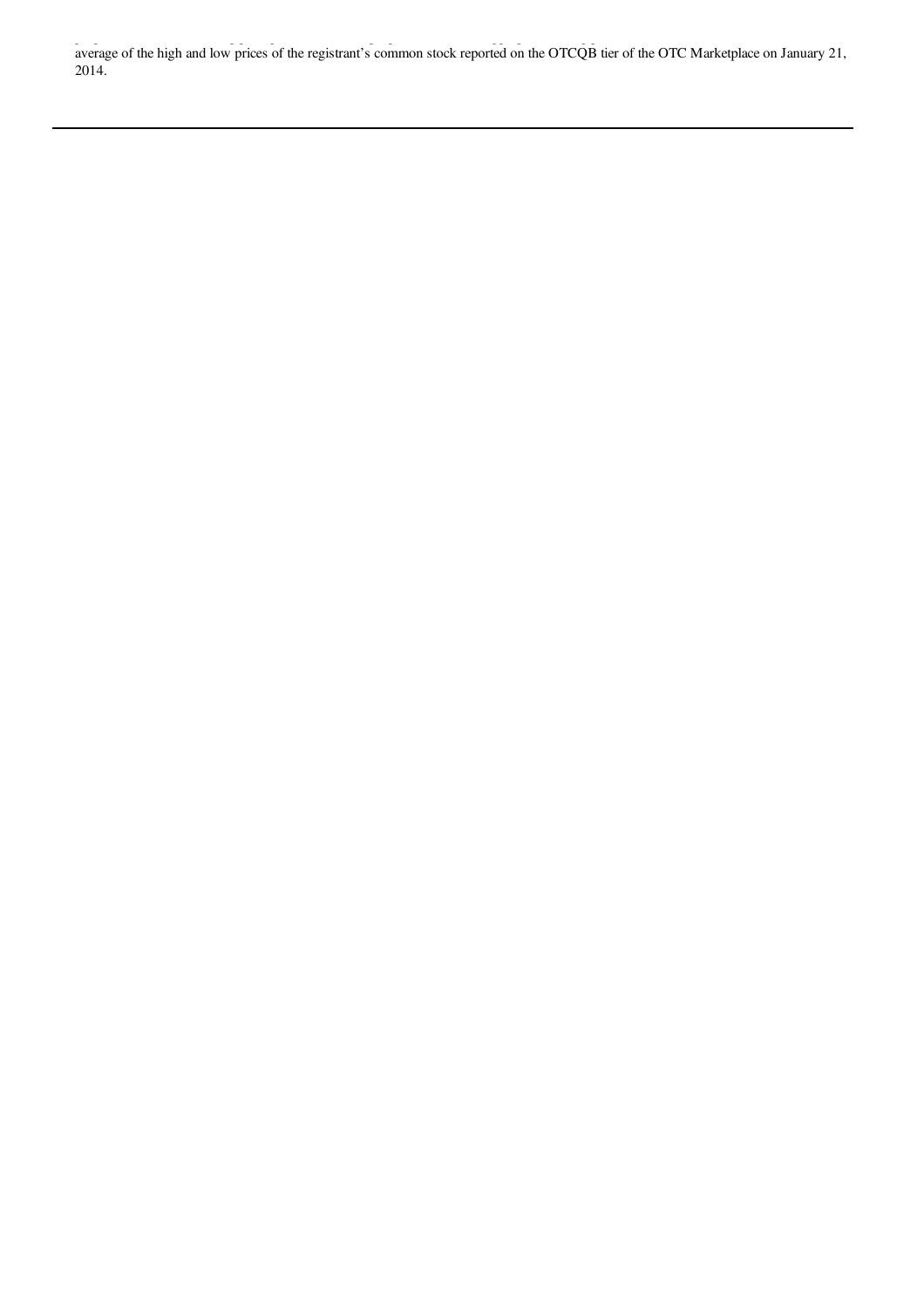## PART I INFORMATION REQUIRED IN THE SECTION 10(A) PROSPECTUS

Item 1. Plan Information.\*

### Item 2. Registrant Information and Employee Plan Annual Information.\*

In accordance with Rule 428 under the Securities Act and the Note to Part I of Form S-8, the information required by this Part I of Form S-8 is not and will not be filed with the Securities and Exchange Commission (the "Commission") either as part of this registration statement or as prospectuses or prospectus supplements pursuant to Rule 424 under the Securities Act. The documents containing the information required by Part I of Form S-8 will be sent or given to the participants in the Plan as specified by Rule 428(b)(1) under the Securities Act. Those documents and the documents incorporated by reference pursuant to Item 3 of Part II of this registration statement, taken together, constitute the prospectus as required by Section  $10(a)$  of the Securities Act.

### PART II

# INFORMATION REQUIRED IN THE REGISTRATION STATEMENT

#### Item 3. Incorporation of Documents by Reference.

The following documents filed by Arch Therapeutics, Inc. (the "registrant") with the Commission are hereby incorporated by reference herein:

- (a) The registrant's Annual Report on Form 10-K for its fiscal year ended September 30, 2013 filed with the Commission on December 27, 2013 pursuant to Sections 13(a) or 15(d) of the Securities Exchange Act of 1934, as amended (the "Exchange Act"), and containing audited financial statements for the registrant's latest fiscal year.
- (b) The registrant's Current Report on Form 8-K filed with the Commission on October 4, 2013.
- (c) All other reports filed by the registrant pursuant to Section 13(a) or  $15(d)$  of the Exchange Act since the end of the fiscal year covered by the Annual Report on Form 10-K referred to in (a) above.
- (d) The description of the registrant's Common Stock contained in its registration statement on Form 8-A filed with the Commission on June 26, 2013 pursuant to Section  $12(g)$  of the Exchange Act, including any amendment or report filed for the purpose of updating such description.

All documents filed by the registrant pursuant to Sections 13(a), 13(c), 14 and 15(d) of the Exchange Act after the date of this registration statement, and prior to the filing of a post-effective amendment which indicates that all securities offered hereby have been sold or which de-registers all securities then remaining unsold, shall be deemed to be incorporated by reference in this registration statement and to be a part hereof from the date of filing of such documents; *provided*, *however*, that documents or information deemed to have been furnished and not filed in accordance with the rules of the Commission shall not be deemed incorporated by reference in this registration statement, including any portion of any future annual or quarterly report to stockholders or document or current report furnished under current Items 2.02 or 7.01 of Form 8-K that is not deemed filed under such provisions. Any statement contained in a document incorporated by reference herein shall be deemed to be modified or superseded for purposes of this registration statement to the extent that a statement contained herein or in any other subsequently filed document which also is or is deemed to be incorporated by reference herein modifies or supersedes such statement. Any statement so modified or superseded shall not be deemed, except as so modified or superseded, to constitute a part of this registration statement.

### Item 4. Description of Securities.

Not applicable.

## Item 5. Interests of Named Experts and Counsel.

Not applicable.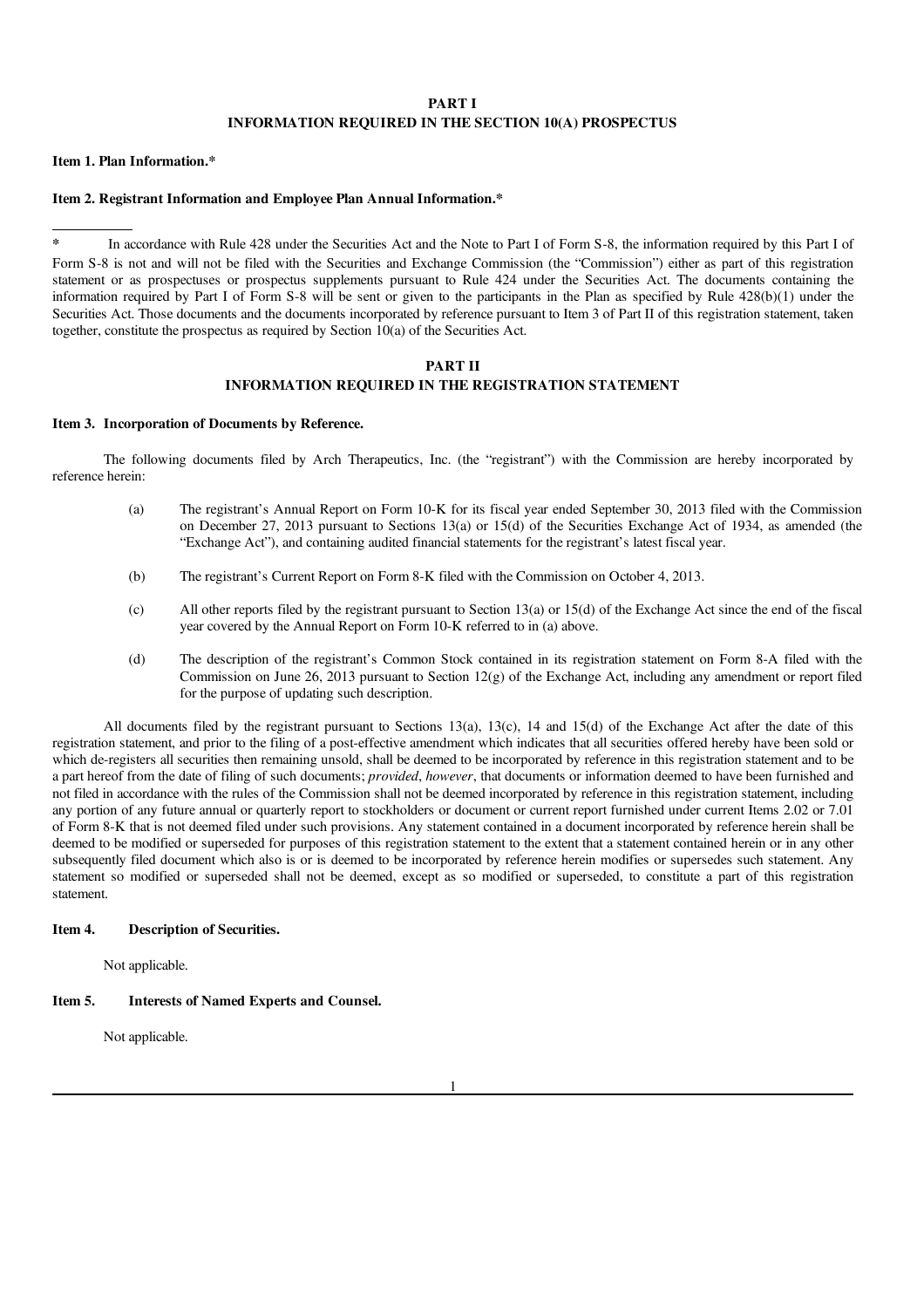### Item 6. Indemnification of Directors and Officers.

The registrant has not entered into separated indemnification agreements with its directors or officers. The registrant's amended and restated bylaws provide that it shall indemnify any director or officer to the fullest extent authorized by the laws of the State of Nevada. The registrant's amended and restated bylaws further provide that it shall pay the expenses incurred by an officer or director (acting in his capacity as such) in defending any action, suit or proceeding in advance of the final disposition of such action, suit or proceeding, subject to the delivery to the registrant by or on behalf of such director or officer of an undertaking to repay the amount of such expenses if it shall ultimately be determined that he or she is not entitled to be indemnified by the registrant as authorized in its amended and restated bylaws or otherwise.

The Nevada Revised Statutes provide the registrant with the power to indemnify any of its directors, officers, employees and agents as follows:

- a corporation may indemnify any person who was or is a party or is threatened to be made a party to any threatened, pending or completed action, suit or proceeding, whether civil, criminal, administrative or investigative, except an action by or in the right of the corporation, by reason of the fact that he is or was a director, officer, employee or agent of the corporation, or is or was serving at the request of the corporation as a director, officer, employee or agent of another corporation, partnership, joint venture, trust or other enterprise, against expenses, including attorneys' fees, judgments, fines and amounts paid in settlement actually and reasonably incurred by him in connection with the action, suit or proceeding if he or she acted in good faith and in a manner which he or she reasonably believed to be in or not opposed to the best interests of the corporation, and, with respect to any criminal action or proceeding, had no reasonable cause to believe his or her conduct was unlawful;
- a corporation may indemnify any person who was or is a party or is threatened to be made a party to any threatened, pending or completed action or suit by or in the right of the corporation to procure a judgment in its favor by reason of the fact that he or she is or was a director, officer, employee or agent of the corporation, or is or was serving at the request of the corporation as a director, officer, employee or agent of another corporation, partnership, joint venture, trust or other enterprise against expenses, including amounts paid in settlement and attorneys' fees actually and reasonably incurred by him or her in connection with the defense or settlement of the action or suit if he or she acted in good faith and in a manner which he or she reasonably believed to be in or not opposed to the best interests of the corporation. Indemnification may not be made for any claim, issue or matter as to which such a person has been adjudged by a court of competent jurisdiction, after exhaustion of all appeals therefrom, to be liable to the corporation or for amounts paid in settlement to the corporation, unless and only to the extent that the court in which the action or suit was brought or other court of competent jurisdiction determines upon application that in view of all the circumstances of the case, the person is fairly and reasonably entitled to indemnity for such expenses as the court deems proper; and
- · to the extent that a director, officer, employee or agent of a corporation has been successful on the merits or otherwise in defense of any action, suit or proceeding, or in defense of any claim, issue or matter therein, the corporation must indemnify him or her against expenses, including attorneys' fees, actually and reasonably incurred by him or her in connection with the defense.

The Nevada Revised Statutes also provide that a corporation may make any discretionary indemnification only as authorized in the specific case upon a determination that indemnification of the director, officer, employee or agent is proper in the circumstances. The determination must be made:

- by the stockholders of the corporation;
- by the board of directors of the corporation by majority vote of a quorum consisting of directors who were not parties to the action, suit or proceeding;
- if a majority vote of a quorum consisting of directors who were not parties to the action, suit or proceeding so orders, by independent legal counsel in a written opinion;
- if a quorum consisting of directors who were not parties to the action, suit or proceeding cannot be obtained, by independent legal counsel in a written opinion; or
- by court order.

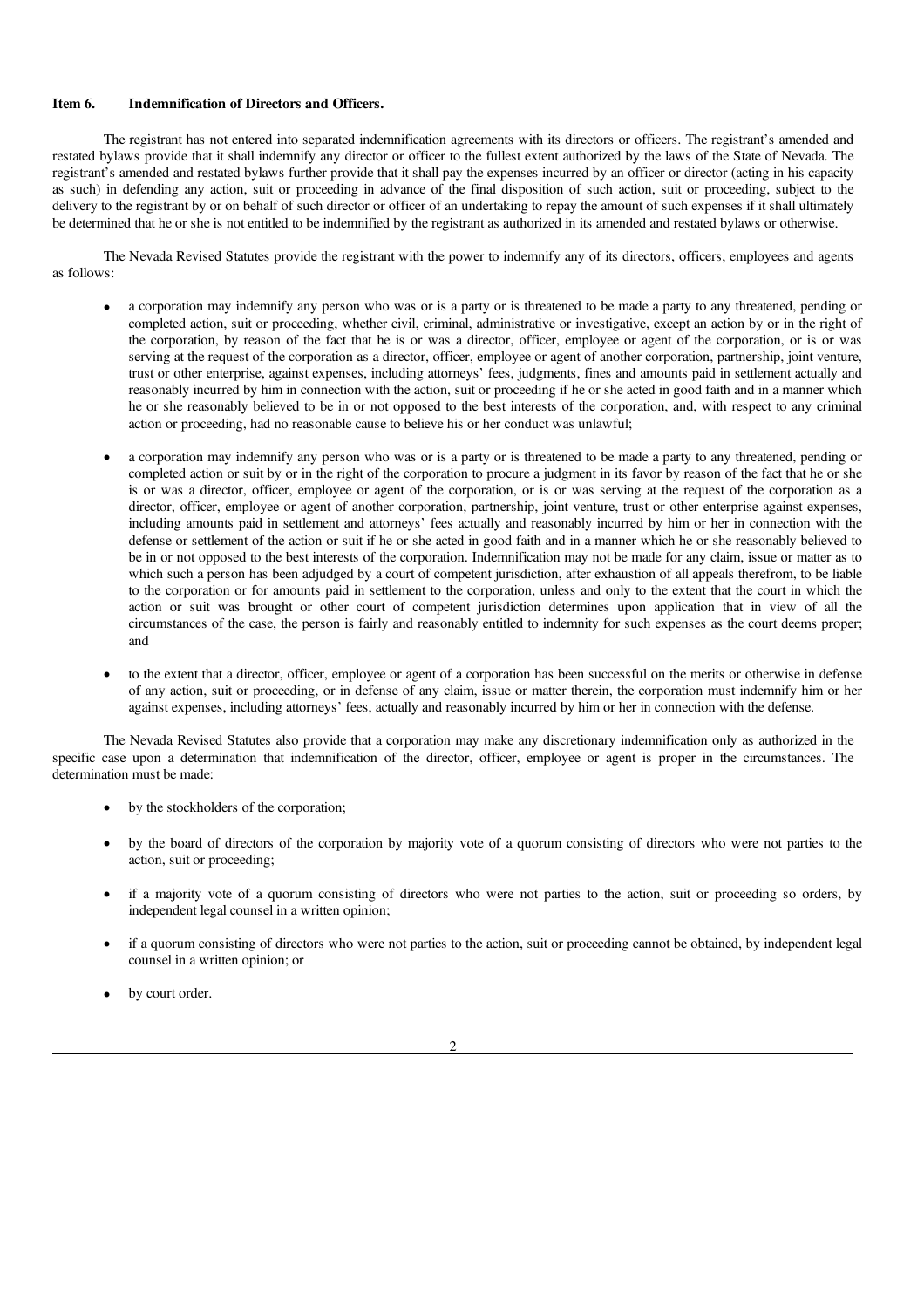The Nevada Revised Statutes further provide that a corporation may purchase and maintain insurance or make other financial arrangements on behalf of any person who is or was a director, officer, employee or agent of the corporation, or is or was serving at the request of the corporation as a director, officer, employee or agent of another corporation, partnership, joint venture, trust or other enterprise for any liability asserted against him and liability and expenses incurred by him in his capacity as a director, officer, employee or agent, or arising out of his status as such, whether or not the corporation has the authority to indemnify him against such liability and expenses. The registrant has secured a customary directors' and officers' liability insurance policy, and expects that it will continue to maintain such a policy.

#### Item 7. Exemption From Registration Claimed.

Not applicable.

#### Item 8. Exhibits.

| <b>Exhibit</b><br><b>Number</b> | <b>Document</b>                                                                                                                                                                                                               |
|---------------------------------|-------------------------------------------------------------------------------------------------------------------------------------------------------------------------------------------------------------------------------|
| 4.1                             | Articles of Incorporation of Arch Therapeutics, Inc. (incorporated by reference to Exhibit 3.1 to the Registration Statement on<br>Form S-1 filed by the registrant with the Commission on January 5, 2012).                  |
| 4.2                             | Certificate of Amendment to Articles of Incorporation of Arch Therapeutics, Inc. (incorporated by reference to Exhibit 3.2 to<br>the Current Report on Form 8-K filed by the registrant with the Commission on June 5, 2013). |
| 4.3                             | Amended and Restated Bylaws of Arch Therapeutics, Inc. (incorporated by reference to Exhibit 3.1 to the Current Report on<br>Form 8-K filed by the registrant with the Commission on June 24, 2013).                          |
| 4.4                             | Arch Therapeutics, Inc. 2013 Stock Incentive Plan (incorporated herein by reference to Exhibit 10.1 to the Current Report on<br>Form 8-K filed by the registrant with the Commission June 24, 2013).                          |
| $5.1*$                          | Opinion of McDonald Carano Wilson LLP.                                                                                                                                                                                        |
| $23.1*$                         | Consent of McDonald Carano Wilson LLP (contained in Exhibit 5.1).                                                                                                                                                             |
| $23.2*$                         | Consent of Moody, Famiglietti & Andronico, LLP.                                                                                                                                                                               |
| $24.1*$                         | Power of Attorney (contained on signature page).                                                                                                                                                                              |

Filed herewith.

#### Item 9. Undertakings.

(a) The undersigned registrant hereby undertakes:

statement:

(1) To file, during any period in which offers or sales are being made, a post-effective amendment to this registration

(i) To include any prospectus required by Section  $10(a)(3)$  of the Securities Act of 1933;

(ii) To reflect in the prospectus any facts or events arising after the effective date of the registration statement (or the most recent post-effective amendment thereof) which, individually or in the aggregate, represent a fundamental change in the information set forth in the registration statement. Notwithstanding the foregoing, any increase or decrease in volume of securities offered (if the total dollar value of securities offered would not exceed that which was registered) and any deviation from the low or high end of the estimated maximum offering range may be reflected in the form of prospectus filed with the Commission pursuant to Rule 424(b) if, in the aggregate, the changes in volume and price represent no more than 20 percent change in the maximum aggregate offering price set forth in the "Calculation of Registration Fee" table in the effective registration statement;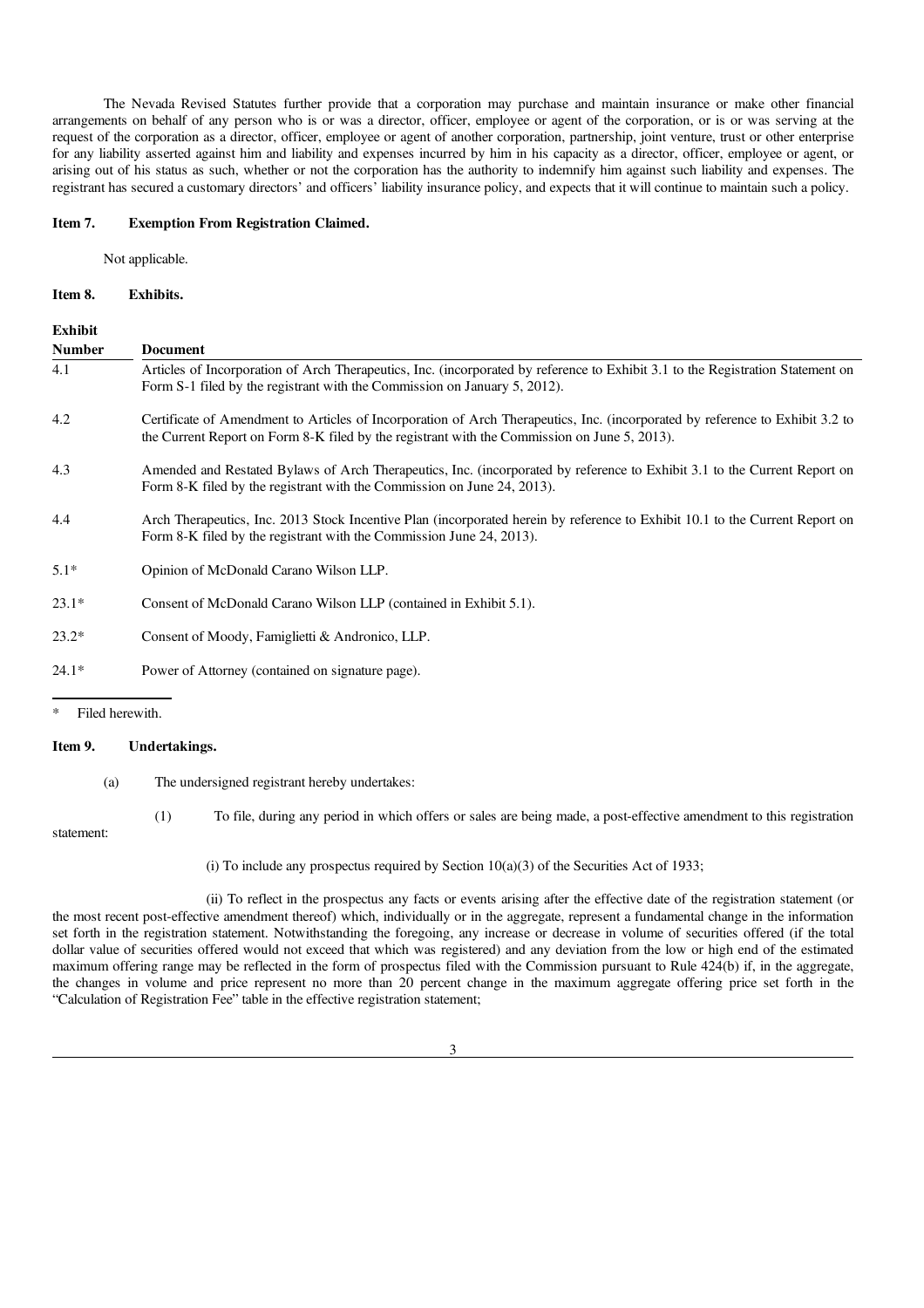(iii) To include any material information with respect to the plan of distribution not previously disclosed in the registration statement or any material change to such information in the registration statement.

*Provided, however,* that paragraphs (a)(1)(i) and (a)(1)(ii) do not apply if the registration statement is on Form S-8, and the information required to be included in a post-effective amendment by those paragraphs is contained in reports filed with or furnished to the Commission by the registrant pursuant to Section 13 or Section 15(d) of the Securities Exchange Act of 1934 that are incorporated by reference in the registration statement.

(2) That, for the purpose of determining any liability under the Securities Act of 1933, each such post-effective amendment shall be deemed to be a new registration statement relating to the securities offered therein, and the offering of such securities at that time shall be deemed to be the initial *bona fide* offering thereof.

(3) To remove from registration by means of a post-effective amendment any of the securities being registered which remain unsold at the termination of the offering.

(b) The undersigned registrant hereby undertakes that, for purposes of determining any liability under the Securities Act of 1933, each filing of the registrant's annual report pursuant to Section 13(a) or 15(d) of the Securities Exchange Act of 1934 (and, where applicable, each filing of an employee benefit plan's annual report pursuant to Section 15(d) of the Securities Exchange Act of 1934) that is incorporated by reference in the registration statement shall be deemed to be a new registration statement relating to the securities offered therein, and the offering of such securities at that time shall be deemed to be the initial *bona fide* offering thereof.

(c) Insofar as indemnification for liabilities arising under the Securities Act of 1933 may be permitted to directors, officers and controlling persons of the registrant pursuant to the foregoing provisions, or otherwise, the registrant has been advised that in the opinion of the Securities and Exchange Commission such indemnification is against public policy as expressed in the Act and is, therefore, unenforceable. In the event that a claim for indemnification against such liabilities (other than the payment by the registrant of expenses incurred or paid by a director, officer or controlling person of the registrant in the successful defense of any action, suit or proceeding) is asserted by such director, officer or controlling person in connection with the securities being registered, the registrant will, unless in the opinion of its counsel the matter has been settled by controlling precedent, submit to a court of appropriate jurisdiction the question whether such indemnification by it is against public policy as expressed in the Act and will be governed by the final adjudication of such issue.

4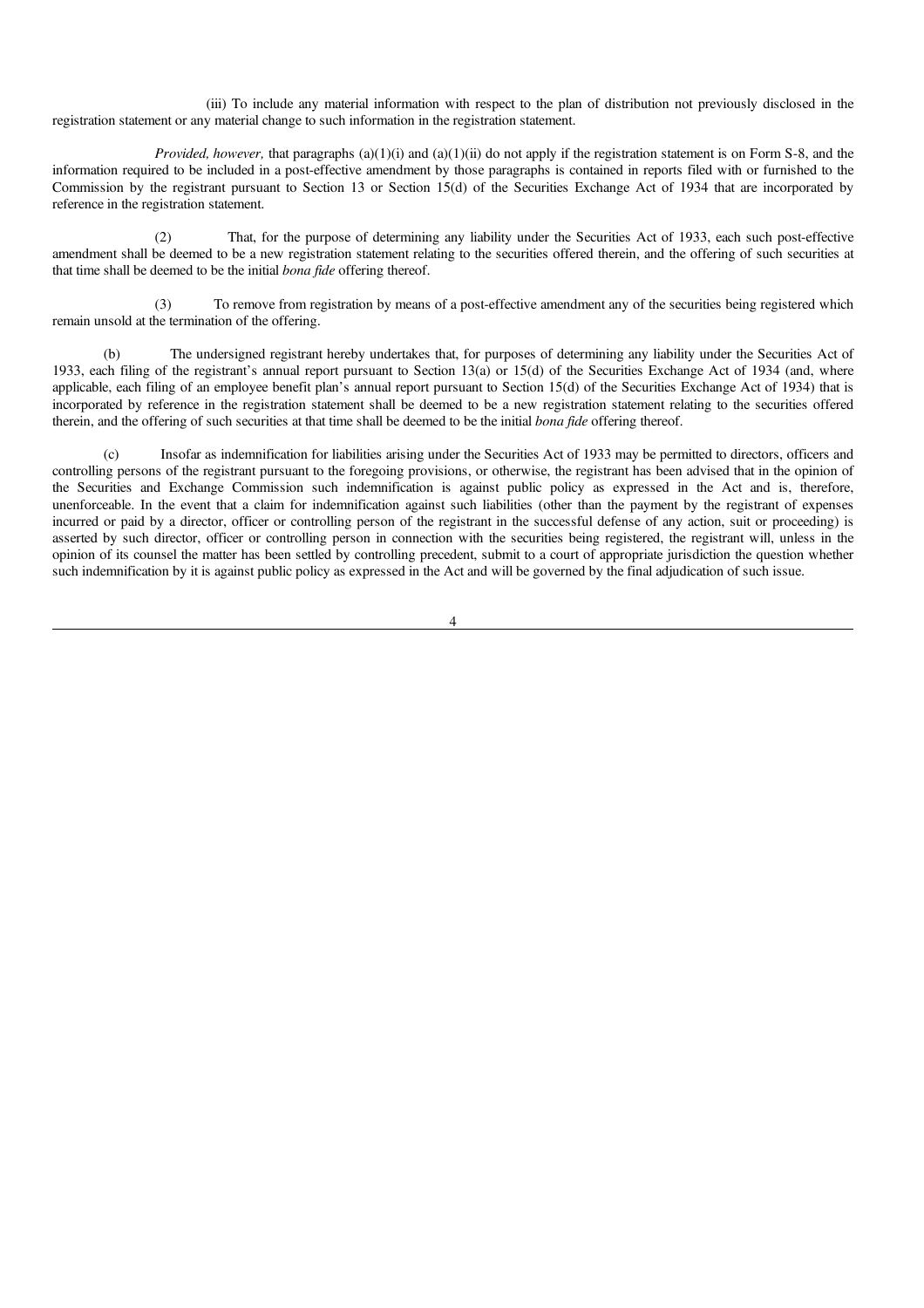## **SIGNATURES**

Pursuant to the requirements of the Securities Act of 1933, the registrant certifies that it has reasonable grounds to believe that it meets all of the requirements for filing on Form S-8 and has duly caused this registration statement to be signed on its behalf by the undersigned, thereunto duly authorized, in the City of Wellesley, State of Massachusetts, on January 23, 2014.

## ARCH THERAPEUTICS, INC.

By: /s/ Terrence W. Norchi

Terrence W. Norchi

President and Chief Executive Officer

## POWER OF ATTORNEY

KNOW ALL PERSONS BY THESE PRESENTS, that each person whose signature appears below constitutes and appoints Terrence W. Norchi as his or her true and lawful attorney-in-fact and agent, each with full power of substitution and resubstitution, for him or her and in his or her name, place and stead, in any and all capacities, to sign any and all amendments (including post-effective amendments) to this registration statement and to file the same, with all exhibits thereto and all documents in connection therewith, with the Securities and Exchange Commission, granting unto said attorney-in-fact and agent full power and authority to do and perform each and every act and thing requisite and necessary to be done in and about the premises, as fully to all intents and purposes as he might or could do in person, hereby ratifying and confirming all that such attorney-in-fact and agent or his substitute or substitutes, may lawfully do or cause to be done by virtue hereof.

Pursuant to the requirements of the Securities Act of 1933, this registration statement has been signed by the following persons in the capacities and on the dates indicated.

| <b>SIGNATURE</b>                                 | <b>TITLE</b>                                                                     | <b>DATE</b>      |
|--------------------------------------------------|----------------------------------------------------------------------------------|------------------|
| /s/ Terrence W. Norchi<br>Dr. Terrence W. Norchi | President, Chief Executive Officer and Director<br>(Principal Executive Officer) | January 23, 2014 |
| /s/ Alan T. Barber<br>Alan T. Barber             | Chief Financial Officer<br>(Principal Financial and Accounting Officer)          | January 23, 2014 |
| /s/ Avtar Dhillon<br>Dr. Avtar Dhillon           | Director                                                                         | January 23, 2014 |
| /s/ Arthur Rosenthal<br>Dr. Arthur Rosenthal     | Director                                                                         | January 23, 2014 |

#### 5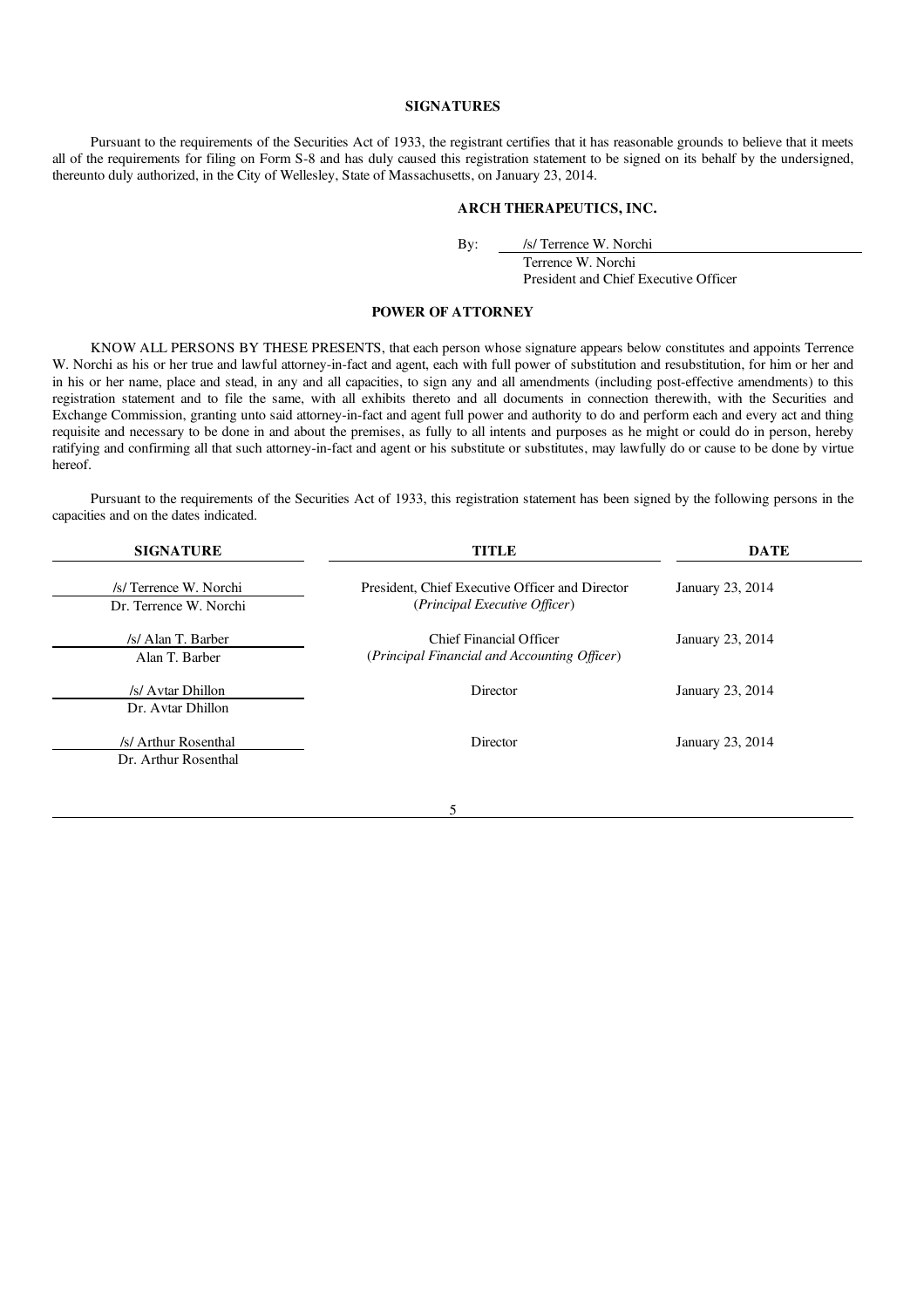# EXHIBIT INDEX

| Exhibit<br><b>Number</b> | Document                                                                                                                                                                                                                      |
|--------------------------|-------------------------------------------------------------------------------------------------------------------------------------------------------------------------------------------------------------------------------|
| 4.1                      | Articles of Incorporation of Arch Therapeutics, Inc. (incorporated by reference to Exhibit 3.1 to the Registration Statement on<br>Form S-1 filed by the registrant with the Commission on January 5, 2012).                  |
| 4.2                      | Certificate of Amendment to Articles of Incorporation of Arch Therapeutics, Inc. (incorporated by reference to Exhibit 3.2 to<br>the Current Report on Form 8-K filed by the registrant with the Commission on June 5, 2013). |
| 4.3                      | Amended and Restated Bylaws of Arch Therapeutics, Inc. (incorporated by reference to Exhibit 3.1 to the Current Report on<br>Form 8-K filed by the registrant with the Commission on June 24, 2013).                          |
| 4.4                      | Arch Therapeutics, Inc. 2013 Stock Incentive Plan (incorporated herein by reference to Exhibit 10.1 to the Current Report on<br>Form 8-K filed by the registrant with the Commission June 24, 2013).                          |
| $5.1*$                   | Opinion of McDonald Carano Wilson LLP.                                                                                                                                                                                        |
| $23.1*$                  | Consent of McDonald Carano Wilson LLP (contained in Exhibit 5.1).                                                                                                                                                             |
| $23.2*$                  | Consent of Moody, Famiglietti & Andronico, LLP.                                                                                                                                                                               |
| $24.1*$                  | Power of Attorney (contained on signature page).                                                                                                                                                                              |

\* Filed herewith.

6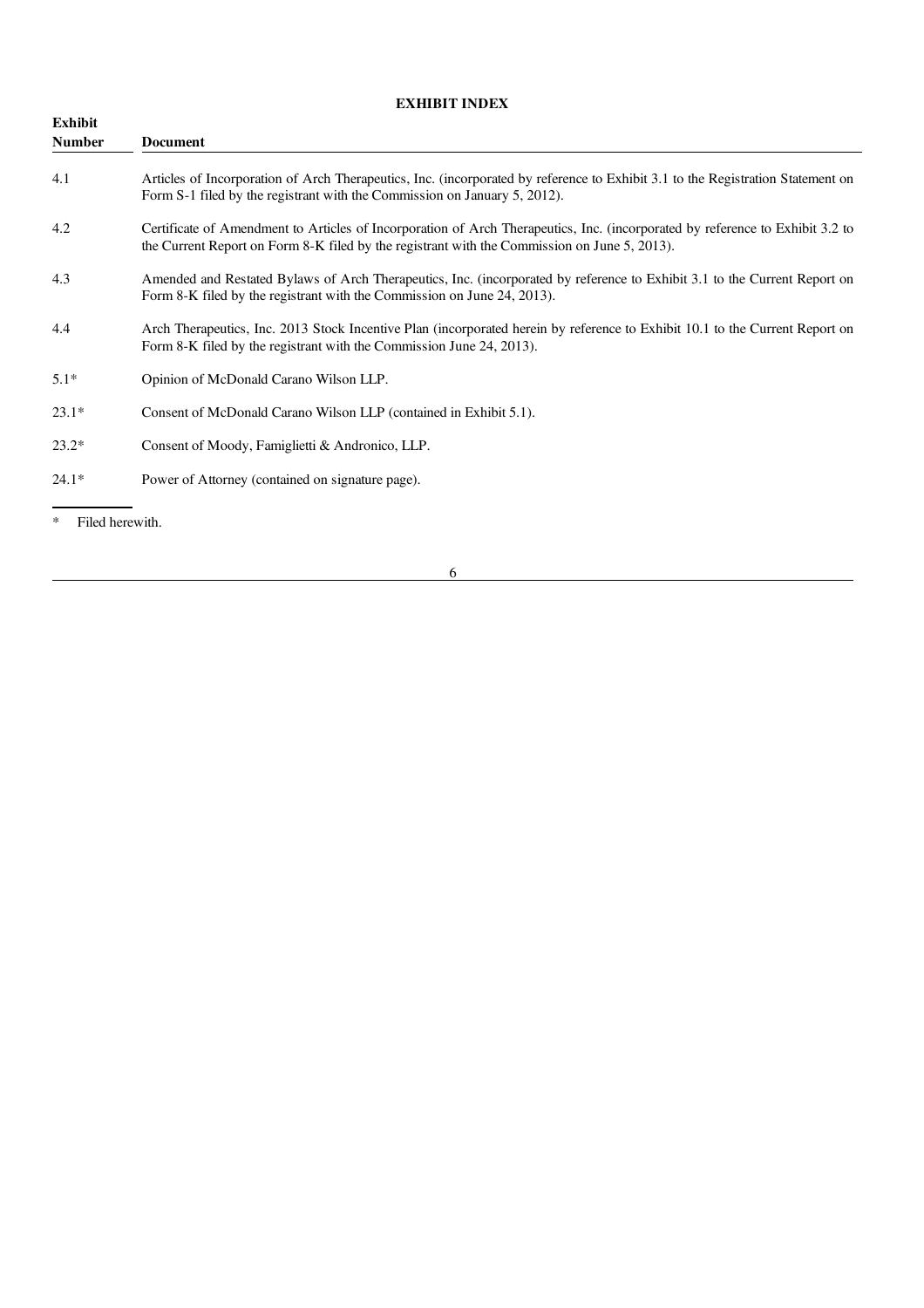

January 21, 2014

Arch Therapeutics, Inc. 20 William Street, Suite 270 Wellesley, Massachusetts 02481

### *Re: Registration Statement/Form S-8 2013 Stock Incentive Plan*

Gentlemen:

At your request, we have examined the Registration Statement on Form S-8 to be filed with the Securities and Exchange Commission (the "SEC") by Arch Therapeutics, Inc. (the "Company") in connection with the registration under the Securities Act of 1933, as amended, of an aggregate of 10,231,197 additional shares of the Company's common stock, \$0.001 par value (the "Plan Shares"), which will be issuable under the Company's 2013 Stock Incentive Plan (the "Plan").

In connection with our review, we have examined the proceedings taken by the Company in connection with the adoption of the Plan and the authorization of the issuance of the Plan Shares, and such documents as we have deemed necessary to render this opinion, including the Company's Bylaws and Articles of Incorporation, as amended. For the purpose of the opinion rendered below, we have assumed that in connection with the issuance of the Plan Shares, the Company will receive consideration in an amount not less than the aggregate par value of the Plan Shares covered by each such issuance.

Based upon and subject to the foregoing, it is our opinion that the Plan Shares, when issued and outstanding pursuant to the terms of the Plan, will be validly issued, fully paid and nonassessable.

We consent to the use of this opinion as an exhibit to the Registration Statement.

Very truly yours,

/s/ McDONALD CARANO WILSON LLP

McDonald Carano Wilson LLP